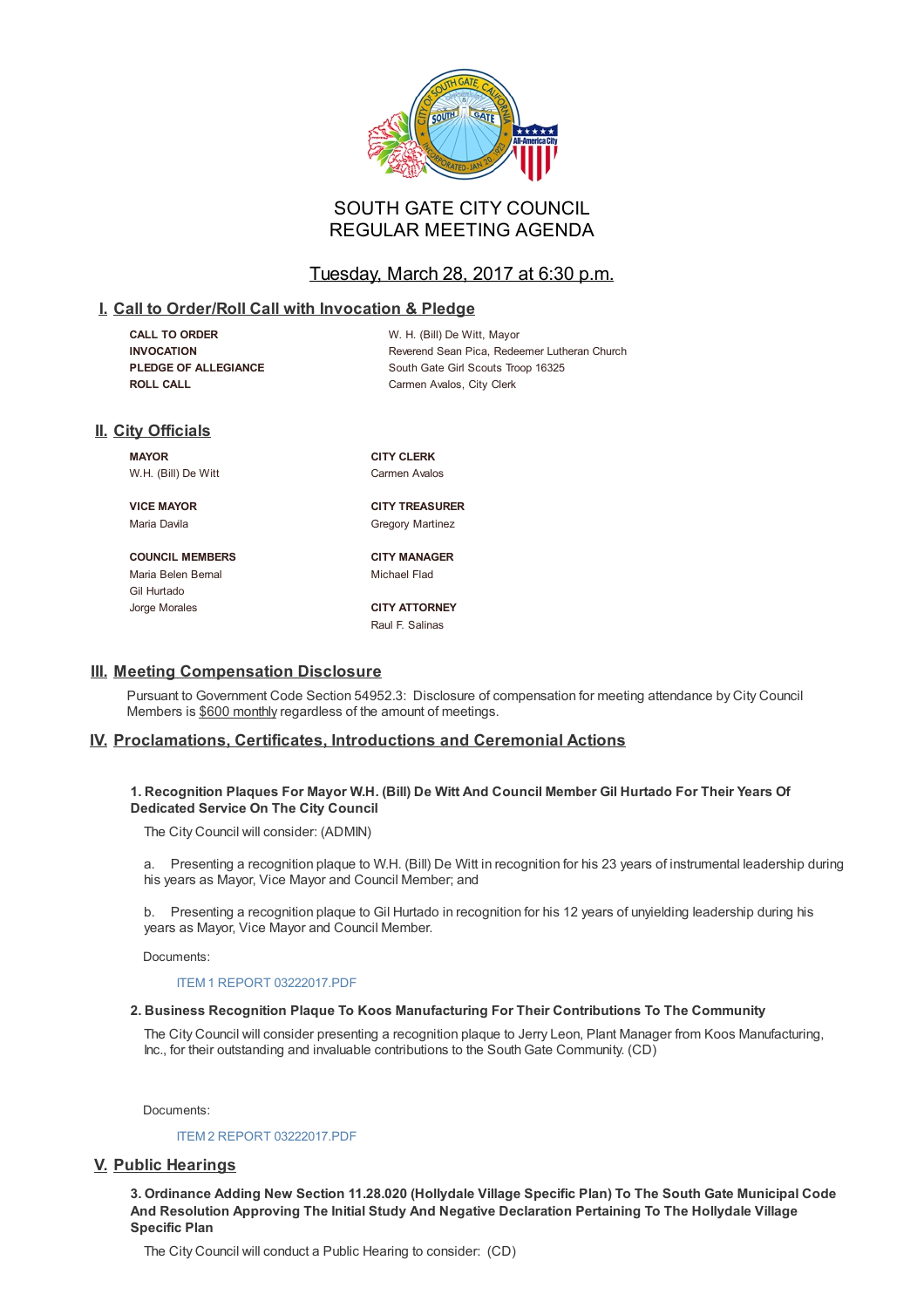a. The Planning Commission's proposed changes pertaining to Live Entertainment, Alcohol Sales as Part of a Restaurant and E-Cigarettes/Vapor/Smoke Shops/Hookah, and provide staff with direction as to which, if any, of the modifications should be made to the final Hollydale Village Specific Plan document;

b. Waiving the reading in full and introducing an **Ordinance** adding new Section 11.28.020 (Hollydale Village Specific Plan), to Chapter 11.28 (Specific Plans), to Title 11 (Zoning), to the South Gate Municipal Code; and

c. Adopting a **Resolution** equal proving the Initial Study and Negative Declaration, dated March 2, 2017, pertaining to the Hollydale Village Specific Plan.

Documents:

ITEM 3 REPORT 03222017.PDF

# **VI. Comments from the Audience**

During this time, members of the public and staff may address the City Council regarding any items within the subject matter jurisdiction of the City Council. Comments from the audience will be limited to five (5) minutes per speaker; unless authorized by the Mayor, the time limit may not be extended by utilizing another member's time. There will be no debate or action on items not listed on the agenda unless authorized by law.

Note: The City Council desires to provide all members of the public with the opportunity to address the Council. Nevertheless, obscene language, comments intended to disrupt or interfere with the progress of the meeting or slanderous comments will not be tolerated and may result in ejection and/or may constitute a violation of South Gate Municipal Code Section 1.04.110.

# **VII. Reports and Comments From City Officials**

During this time, members of the City Council will report on matters pertaining to their service on various intergovenmental boards and commissions as a representative of the City pursuant to Assembly Bill 1234. City Council Members will also have an opportunity to comment on matters not on the agenda.

Following the City Council Members, reports and comments will be heard by the City Clerk, City Treasurer, City Manager and Department Heads.

# **VIII. Consent Calendar Items**

Agenda Items **4, 5, 6, 7, 8, 9, 10, 11, 12, and 13** are consent Calendar Items. All items including Ordinances, Resolutions and Contracts, may be approved by adoption of the Consent Calendar, individually and collectively by one (1) motion. There will be no separate discussion of these items unless Members of the City Council, the public, or staff request that specific items be removed from the Consent Calendar for separate discussion and action.

Any Motion to introduce or adopt an Ordinance on the Consent Calendar shall be: (1) a motion to waive the reading of the Ordinance and introduce the Ordinance or (2) a motion to waive the reading of the Ordinance and adopt the Ordinance, as appropriate.

## **4. Ordinance No. 2335 Amending Section 1.04.065.2 (Salary Of Members - Compensation) Increasing The City Council's Monthly Salary And Resolution Amending The Benefits Of City Council Members**

The City Council will consider: (ADMIN SERVICES)

a. Waiving the reading in full and introducing an **Ordinance** \_\_\_\_\_ amending Section 1.04.065.2 (Salary of Members -Compensation), to Chapter 1.04 (City Council), to Title 1 (Administration and Personnel), of the South Gate Municipal Code increasing the City Council's monthly salary; and

b. Adopting a Resolution **come and amending Resolution No. 6454 (Salary Resolution and Position Classification Plan)** amending the benefits of City Council members.

Documents:

#### ITEM 4 REPORT 03222017.PDF

# **5. Resolution Determining David Kochmanski Is Entitled To An Industrial Disability Retirement**

The City Council will consider: (ADMIN SERVICES)

a. Adopting a **Resolution \_\_\_\_\_\_** determining that David Kochmanski is entitled to an industrial disability retirement, within the meaning of the Public Employees' Retirement Law, arising out of and in the course of his employment; and

b. Authorizing the California Public Employees' Retirement System (CalPERS) to process the Disability Retirement application of David Kochmanski, Police Officer.

Documents:

## ITEM 5 REPORT 03222017.PDF

## **6. Resolution Approving The Top Management Salary Pay Tables**

The City Council will consider adopting a **Resolution \_\_\_\_\_\_\_** approving the Top Management pay tables. (ADMIN SERVICES)

Documents: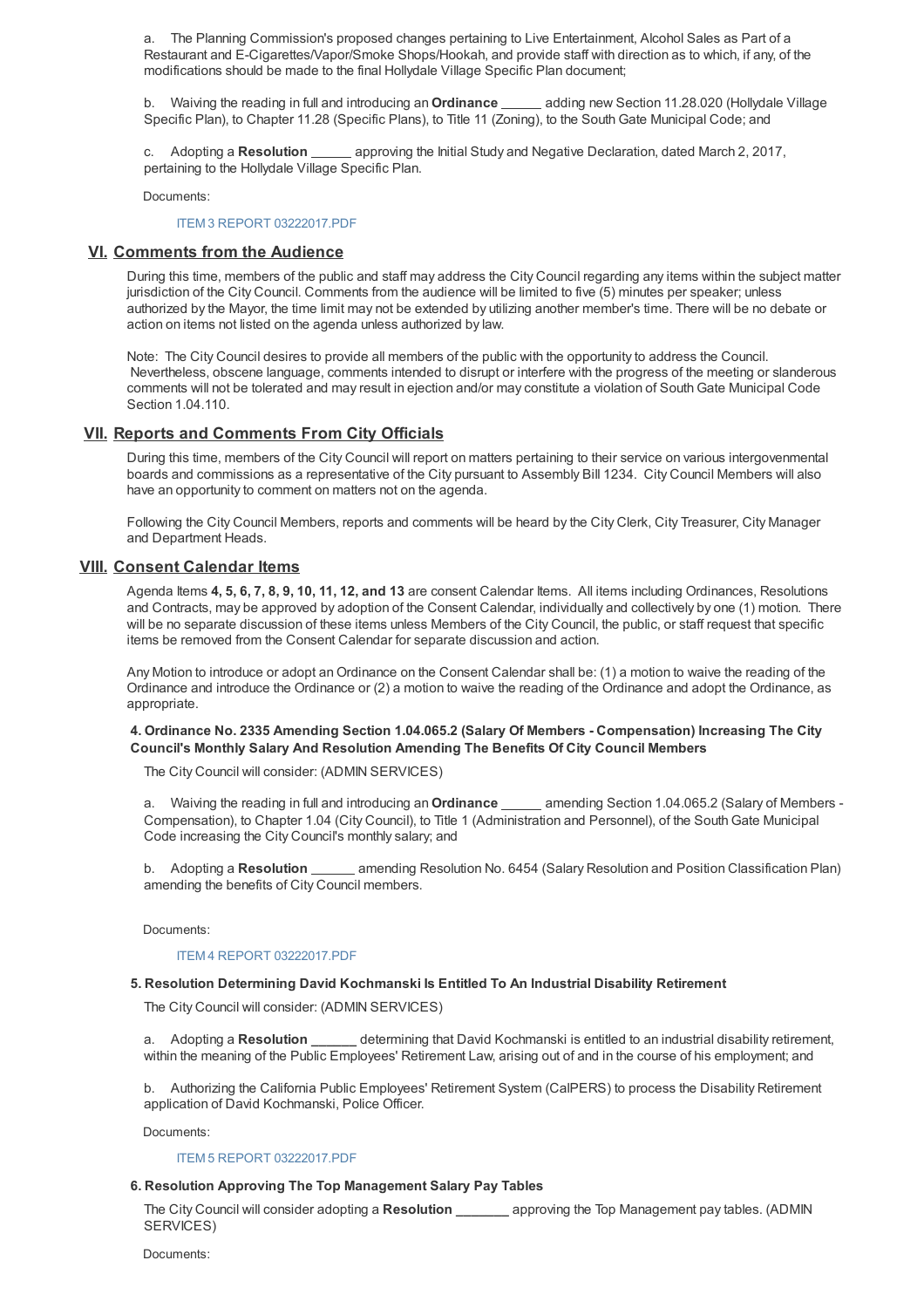#### **7. Resolution Approving The Recertification Of The Sewer System Management Plan Dated January 30, 2017**

The City Council will consider: (PW)

a. Adopting a Resolution **approving the recertification of the Sewer System Management Plan as required by** the State Water Resources Control Board's in their "Statewide General Waste Discharge Requirements for Sanitary Sewer Systems, Order No. 2006-0003-DWQ as amended by WQ 2013-0058-EXEC"; and

b. Receiving and filing the Sewer System Management Plan dated January 30, 2017.

Documents:

#### ITEM 7 REPORT 03222017.PDF

## **8. Resolution Declaring The City's Intention To Grant A Ten-Year Term Franchise Agreement To Pacific Pipeline System, LLC**

The City Council will consider adopting a **Resolution \_\_\_\_\_\_** declaring the City's intention to grant a ten-year term franchise to Pacific Pipeline System, LLC, a Delaware Limited Liability Company, to lay and use pipes, ditches, flumes, conduits and appurtenances for transmitting and distributing oil and oil products thereof, for any and all purposes in, along, across, upon and under the public streets, ways, alleys and places, as the same now or may hereafter exist, within the City of South Gate, and setting a Public Hearing for April 25, 2017, to consider the introduction of an Ordinance granting the proposed franchise agreement. (PW)

Documents:

#### ITEM 8 REPORT 03222017.PDF

# **9. Agreement With Kennedy/Jenks Consultants To Prepare The City Of South Gate Water, Recycled Water, And Sewer Master Plan**

The City Council will consider: (PW)

a. Approving Professional Services Agreement **(Contract \_\_\_\_\_\_\_)** with Kennedy/Jenks Consultants to prepare the City of South Gate Water, Recycled Water, and Sewer Master Plan, in an amount not to exceed \$334,350; and

b. Authorizing the Mayor to execute the Agreement in a form acceptable to the City Attorney.

Documents:

#### ITEM 9 REPORT 03222017.PDF

## 10. Purchase Order With National Auto Fleet Group For The Purchase Of Five Pursuit Vehicles, Installation Of **Emergency Equipment, And Purchase Of Radio Equipment And Installation**

The City Council will consider: (PD)

a. Approving Purchase Order with National Auto Fleet Group for the purchase of five pursuit vehicles for the Police Department in the total amount of \$220,149, which includes the purchase and installation of necessary emergency equipment; and

b. Approving Purchase Order with Advanced Electronics/BearCom for the purchase of radio equipment, including installation, labor and programming to outfit these five pursuit vehicles, in the total amount of \$44,278.

Documents:

#### ITEM 10 REPORT 03222017.PDF

#### **11. Notice Of Completion For The Area 5 Picnic Area At South Gate Park Effective March 17, 2017**

The City Council will consider: (PW)

a. Accepting completion of construction, effective March 17, 2017, of the Area 5 Picnic Area as part of the South Gate Park Infrastructure Improvements, City Project No. 488-PRK, performed by Monet Construction, Inc.; and

b. Instructing the City Clerk to file the Notice of Completion with the Los Angeles County Recorder's Office.

Documents:

#### ITEM 11 REPORT 03222017.PDF

### 12. Letter To LAUSD Opposing Proposed Plan To Add Students To South Gate Middle School Due To Health **And Safety Concerns Of Existing Facilities**

The City Council will consider authorizing the Mayor to execute a letter of opposition to the Los Angeles Unified School District regarding a proposed plan to add additional students to South Gate Middle School due to health and safety concerns of existing facilities. (ADMIN)

Documents: